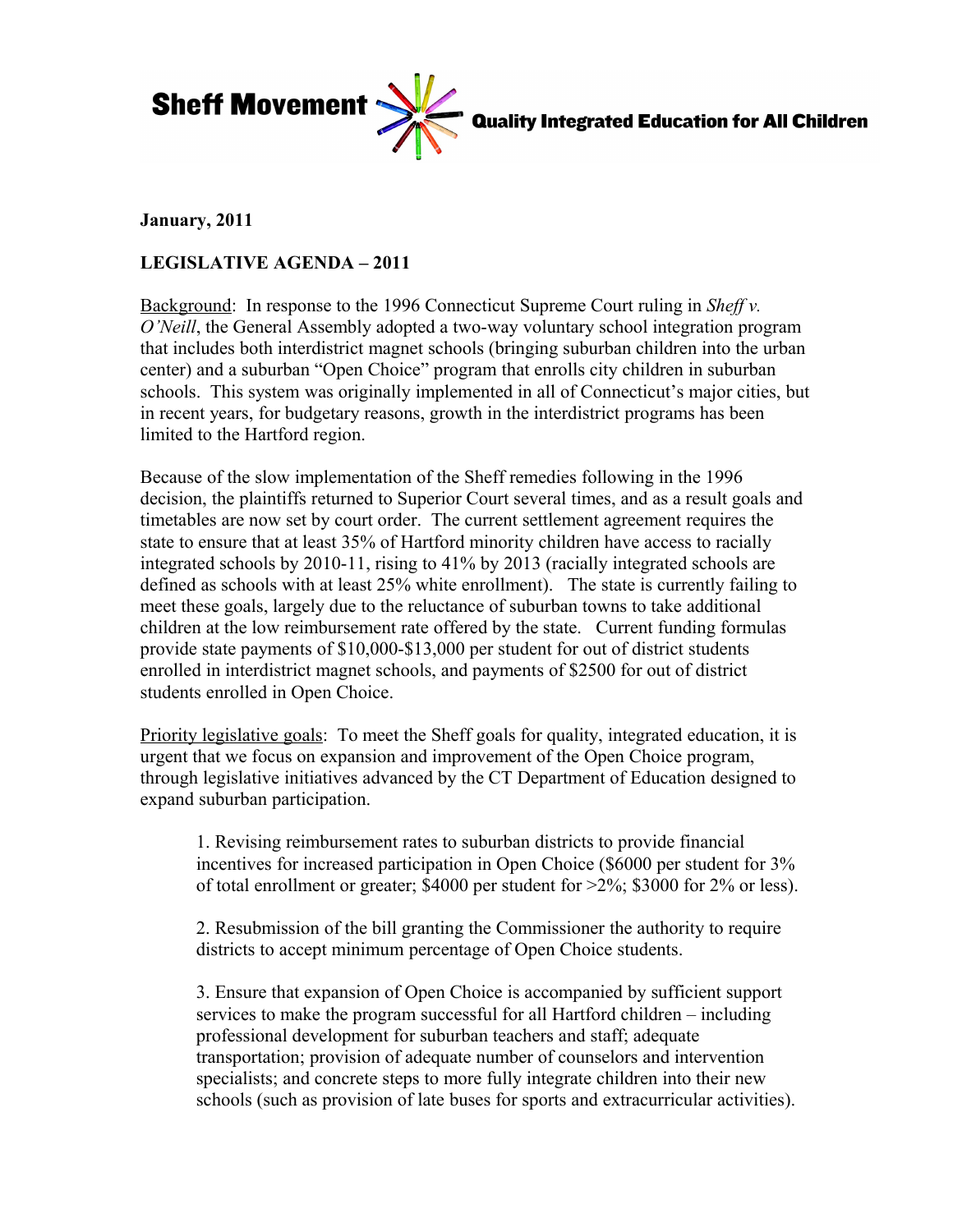Key points – Open Choice is the most cost effective way of meeting the state's school integration obligations over the next three years – and will result in significant long-term savings for the state; Recent national research has demonstrated how school integration can benefit both Hartford children and suburban children; The system of interdistrict magnet schools we have developed is a national model, but does not reach enough children; We need to consolidate these important gains in the magnet schools by expanding the other part of the Hartford voluntary integration plan – Open Choice – which has been lagging behind; There is ample capacity in most suburban school districts to meet the Sheff goals over the next few years, but we need to compensate suburban districts fairly if we are going to ask them to take additional children; Thousands of children have benefited from Sheff programs over the past ten years, but thousands more have languished on waitlists and we owe it to these children and families to expand integrated education options.

Additional legislative goals: support other school integration legislation; and seek to block destructive amendments and legislation that would undermine progress on integration.

3. protection of the interests of magnet schools and Open Choice in any revision of the state funding formula – and incentivizing racial and economic integration in the funding formula (see our initial statement on this issue, attached).

4. State financial support for Charter Schools that are inclusive and racially integrated and meet the Sheff goals.

5. Revising the "Innovative Schools" statute to provide school districts in the Sheff region financial incentives to reopen closed school buildings to expand the Open Choice program, both within Hartford and in suburban towns.

6. Implement one level of adequate transportation reimbursement for school choice programs in the Sheff region.

7. Technical revision to the Open Choice statute to allow a city student who previously attended a private school to participate in Open Choice.

8. Monitor and support legislation that improves all Hartford public schools – not just interdistrict magnets (for example, legislation to increase state reimbursement for special education costs to 50%, full funding of the ECS grant program; etc)